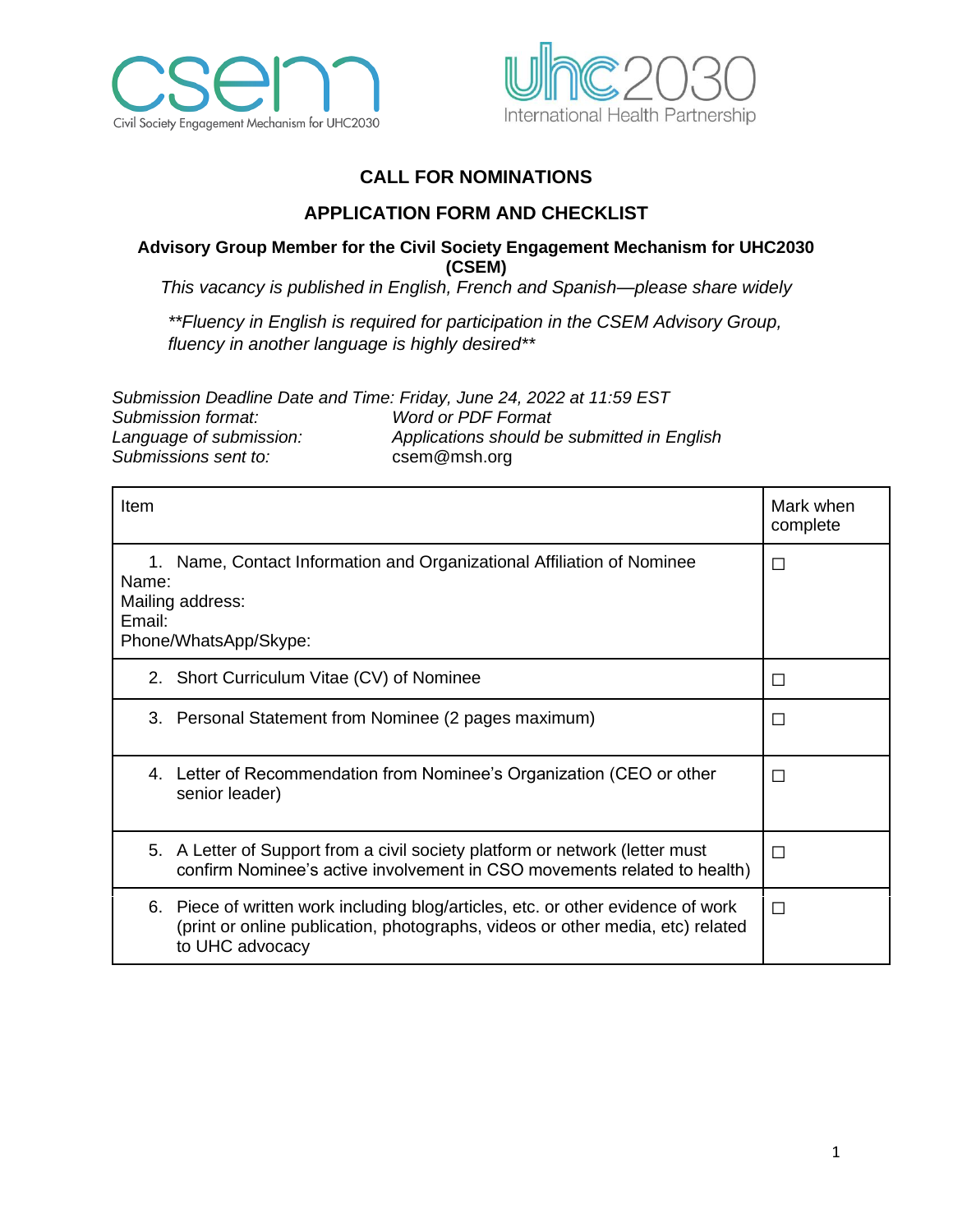



# **CALL FOR NOMINATIONS**

## **Advisory Group Member for the Civil Society Engagement Mechanism for UHC2030 (CSEM)**

**Deadline for nominations:** Friday, June 24*, 2022 at 11:59 EST*

The **Civil Society Engagement Mechanism for UHC2030 (CSEM)** is the civil society constituency of the International Health Partnership for UHC2030 (UHC2030). The CSEM raises civil society voices within the UHC2030 partnership as well as fosters the participation of civil society in other global and country-level advocacy spaces. The CSEM promotes Universal Health Coverage (UHC) policies that are inclusive and equitable, and that systematic attention is given to the most marginalized and vulnerable populations so that no one is left behind. A secretariat, currently hosted by Management Sciences for Health (MSH) and WACI Health, manages the CSEM, ensuring effective coordination and communication between the UHC2030 Steering Committee, Civil Society Organization (CSO) representatives in the Steering Committee, the CSEM Advisory Group, and CSEM members. For more information on the CSEM and our 800+ member organizations in more than 100 countries worldwide, visit [our](https://csemonline.net/)  [website.](https://csemonline.net/)

**UHC2030** is a multi-stakeholder partnership co-hosted by the World Health Organization, the World Bank, and OECD with the overall aim of supporting a movement for accelerated, equitable and sustainable progress towards UHC as well as the other health targets in the Sustainable Development Goals (SDGs), including global security and equity. UHC2030 aims to provide a platform to coordinate health systems strengthening efforts, including linkages and synergies with related technical networks and partnerships; consolidate political momentum around a shared global vision of Health Systems Strengthening (HSS) for UHC and advocate for sufficient, appropriate and well-coordinated resource allocation to HSS; facilitate accountability for progress towards HSS, UHC and SDG3; and promote coordination in countries receiving external assistance through adherence to [IHP+ principles and behaviors.](https://www.uhc2030.org/about-us/history/) For more information on UHC2030, visit the [UHC2030 website.](https://www.uhc2030.org/)

The **CSEM Advisory Group** fosters civil society representation in UHC2030. The Advisory Group links the global and national levels, conveys constituency priorities based on national inputs and acts as a technical hub. The group is composed of 18 members, including 12 regular Advisory Group members, three CSO representatives and three alternates to the UHC2030 Steering Committee. Within the Advisory Group members, the CSEM seeks to represent a balance of gender, expertise, representatives from populations often left behind, world regions, technical focus areas, connections to other CSO networks/mobilizing bodies and types of organizations. Members will serve a three-year term. Membership on the Advisory Group is organizational, not individual.

**Please submit nominations for civil society representatives to fill seven seats as CSEM Advisory Group Members (for three-year terms starting on November 1, 2022).**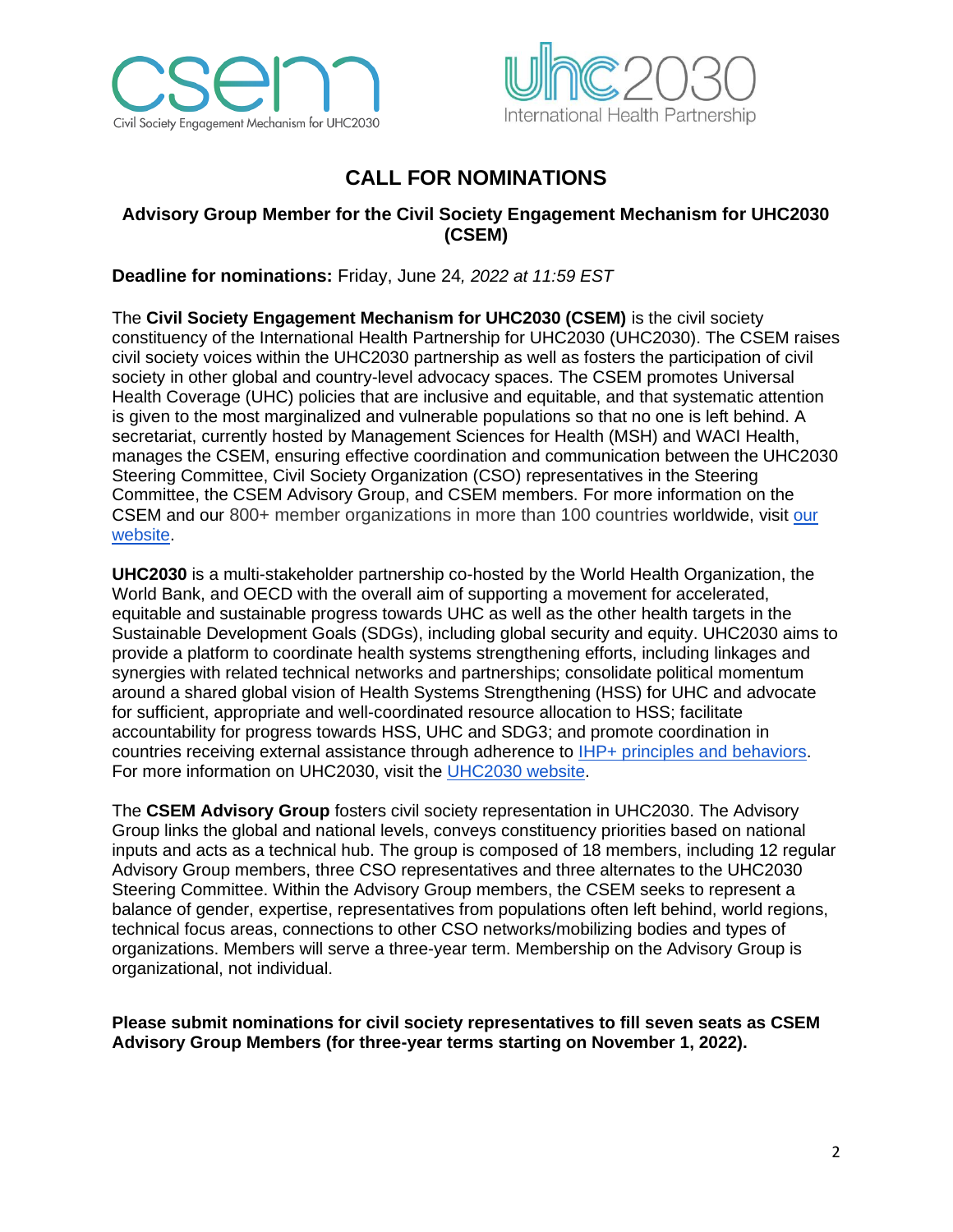



#### **Please include:**

- 1. **Completed application form** (See cover page)
- 2. **Short Curriculum Vitae (CV)** outlining experience in health system strengthening and universal health coverage and at least two additional areas of expertise detailed in annex 1 *(Maximum 2 pages)*
- 3. **A personal statement** explaining your interest and what skills you would bring to the role *(500 words maximum).* For information on the current Advisory Group and Steering Committee members please visit<https://csemonline.net/about-us/who-we-are/>
- 4. **A letter of recommendation from the nominee's organization**, authorizing applicant to assume the related workload as an Advisory Group member and confirming organizational intent to sign the [UHC2030 Global Compact.](https://www.uhc2030.org/our-mission/global-compact/)

NOTE: As detailed in Annex 1 and 2, members of the CSEM Advisory Group and CSEM representatives to the UHC2030 Steering Committee serve in a volunteer capacity. Funding is only provided to cover travel and lodging for participation in biannual CSEM in-person meetings or for attending key events/conferences. The nominee's employer, therefore, must agree to cover the time that the nominee spends working on CSEM-related activities.

- 5. **A letter of support from a coordination secretariat of a CSO platform or network** to confirm that the nominee is actively involved in other CSO movements related to global health and could, therefore, serve as a connector for the CSEM work to those movements
- 6. **Piece of written work including blog/articles, etc**., (published or unpublished) or other evidence of work (print or online publication, photographs, videos or other media, etc.) related to UHC advocacy

#### **Application Submission Requirements**

- 1. The application deadline is June 24, 2022, 11:59 EST.
- 2. Nominations must be:
	- in English
	- in Word or PDF format
	- in Times New Roman (Font Size 12)
	- include a completed application form and all required attachments
- 3. Organizations should submit complete applications electronically to [csem@msh.org](mailto:csem@msh.org)
- 4. Subject line of the email should be as follows:
	- Position Name of Nominee Organization (for example CSEM Advisory Group JohnSmith\_Advocates for UHC)
- 5. Please make sure all attachments are labeled using the following naming convention:
	- Application\_Name of Nominee (for example Application\_JohnSmith)
		- CV\_Name of Nominee
		- Personal Statement Name of Nominee
		- Letter of Recomendations Name of Nominee
		- Letter of Support Name of Nominee
		- Written work example Name of Nominee (optional)

#### **Selection process**

• The Review Committee will review the nominations with the support of the CSEM Secretariat based on the degree with which the application aligns with the terms of reference outlined in Annex 1. The Committee will strive to ensure representation across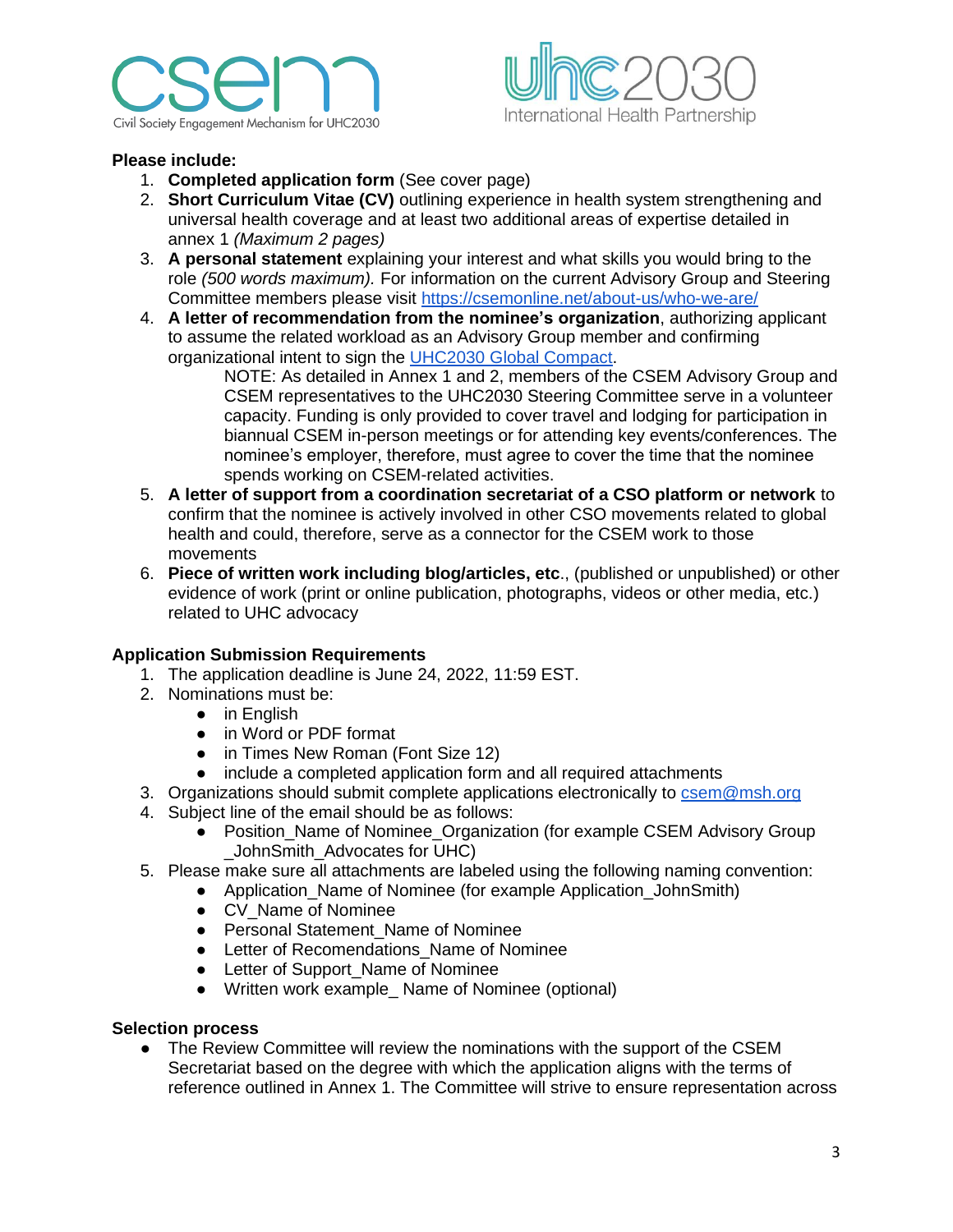



- regions, gender, types of organizations, lived experience, and other diversities among the seven new Advisory Group members.
- A final decision will be made by Friday, July 15, 2022.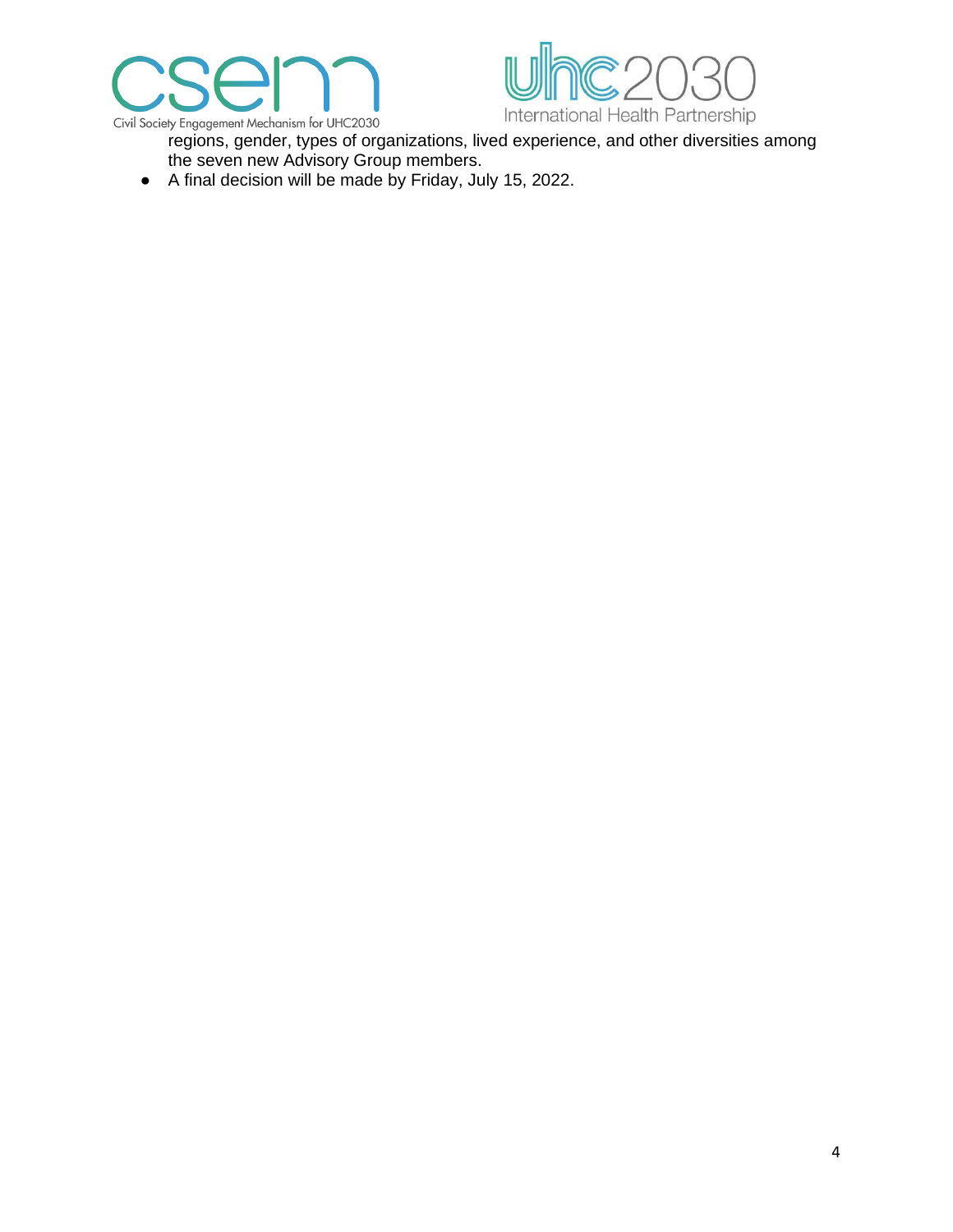



## **ANNEX 1 Terms of Reference of Advisory Group Member for CSEM**

## **CSEM Advisory Group responsibilities:**

- Consult with the broader CSEM membership
- Comment and provide feedback on UHC2030 policies and guidelines
- Contribute to UHC2030 working groups to raise CSO voices and share output of the working groups with the CSEM constituency.
- Strengthen the capacity of national-level CSOs to engage in national health policy processes
- Consult on, propose, and develop a mechanism to improve coordination with other Global Health Initiatives (GHIs)
- Develop advocacy tools in response to CSEM needs
- Represent CSEM in local, national, regional and international events and key moments
- Develop advocacy messages and strategies on UHC

#### **Responsibilities related to UHC2030 steering committee meetings:**

- Advise the Steering Committee representatives and alternates regarding their work in the UHC2030 Steering Committee and promote constituency views and positions
- Seek input from civil society constituency on issues being considered by the steering committee prior to its meeting

#### **Responsibilities related to the CSEM constituency:**

- Propose strategies, work plans, and budgets for the CSEM
- Follow up monitoring and evaluation of UHC and HSS policies and contribute to the setting up of social accountability tools to be made available to CSOs
- Contribute to discussions and debates among CSOs, CBOs, and other groups related to HSS and/or UHC issues when requested
- Participate in coordination meetings with other CSO representatives in global health initiatives (such as Gavi, Global Fund, among others) to update information on health and health-related issues and propose, when appropriate, common activities
- Represent the interests of UHC2030 as necessary, both within the constituency and to external stakeholders

#### **Time commitment:**

- At a minimum, CSEM Advisory Group Members should attend all monthly 1-1.5-hour calls and two 2-day CSEM Advisory Group meetings annually. The CSEM Advisory Group Member is expected to participate in advocacy initiatives at the country, regional and/or global level such as conferences (as a speaker, moderator or participant). The Advisory Group Member is also expected to support the CSEM Secretariat with the development of key communications materials, reports, blogs and participate in interviews and webinars related to UHC.
- The time commitment increases around February and September UHC2030 Steering Committee meetings when Advisory Group members are expected to attend two-day inperson (or virtual) meetings. Time commitment may also increase around key global moments such as UHC Day, the World Health Assembly, UNGA, etc.
- These positions are held on a voluntary basis without financial compensation

#### **Length of Term:**